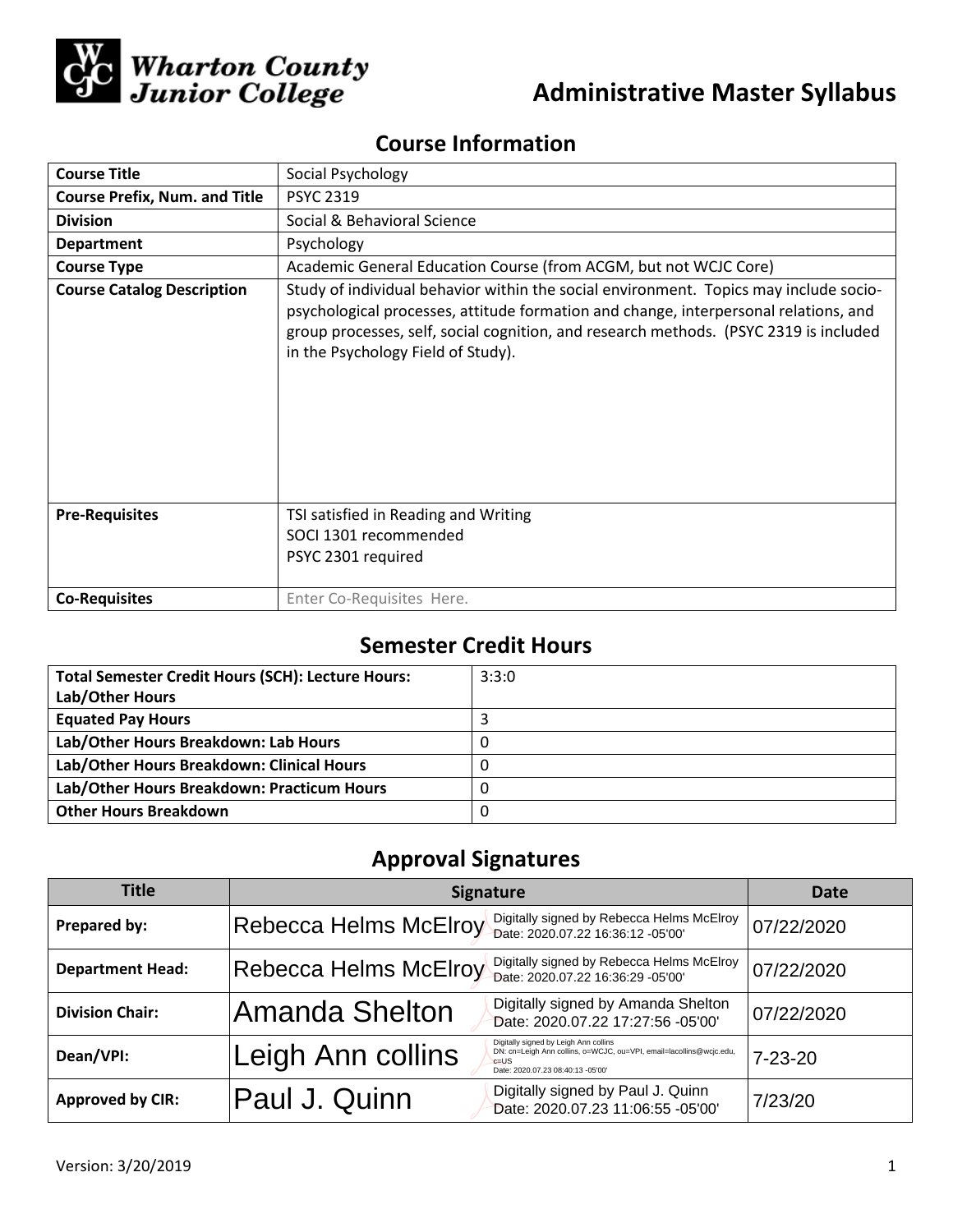## **Additional Course Information**

**Topical Outline:** Each offering of this course must include the following topics (be sure to include information regarding lab, practicum, and clinical or other non-lecture instruction).

Any introductory course in social psychology should include minimally the following topics and/or material:

- A comparative overview of the major theoretical perspectives and classical statements within the realm of social psychology.
- A review of the basic research methods and design for collecting data and conducting data analysis in social psychology.
- An understanding of the significance of symbolic communication and language between individuals and groups including body language, signs, symbols, and gestures.
- The development of an understanding of social cognition schemas, attribution theory, stereotypes, prejudices, and racist/sexist attitudes.
- The development of an understanding of the symbolic interactionist perspective on the development of the self, identity, dramaturgy, impression management, perception, and generally, the social construction of reality
- An overview of the development of attitudes and attitudinal change.
- An overview of the social-psychological perspectives on altruistic and pro-social behavior, apathy, helping/hurting behavior, anger and frustration, compassion/aggression, catharsis, reciprocity, and communication/miscommunication.
- The development of an understanding of group cohesion and conformity, group structure and interaction, intergroup conflict, and social control.
- The development of a practical understanding of collective behavior and social movements, peer pressure and conformity, the phenomena of social contagion, and the role of power, authority and group leadership in guiding individual behavior.
- A critical examination of the role of the mass media (including celebrities and other persons of influence) in influencing individual and group beliefs and behaviors.
- A critical examination of the concepts of belonging, loneliness, detachment, and grief as it applies to individual needs.
- The study of territoriality and group boundaries, gender roles and identities, individual and group attractions.
- The examination of practical applications and analyses using social psychological principles including such situations as jury selection, environmental concerns, health-related phenomena, and dynamic situations (and their perceptions) involving fear and risk-taking behavior.
- A cross-cultural comparison of social-psychological phenomena and the probable causes of differences in such phenomena across cultural divides.

#### **Course Learning Outcomes:**

#### **Learning Outcomes – Upon successful completion of this course, students will:**

- 1. Define Social Psychology and related terminology.
- 2. Discuss the relationship between the person and the situation and its influence on attitudes, prejudice, aggression, prosocial behavior, and interpersonal relationships.
- 3. Describe the dynamics of group behavior in areas of social influence, such as altruism, conformity, obedience, deindividuation, leadership, intergroup relations, and conflict and cooperation.
- 4. Identify and evaluate the current and historical research, and research methods of social psychology, including ethical considerations.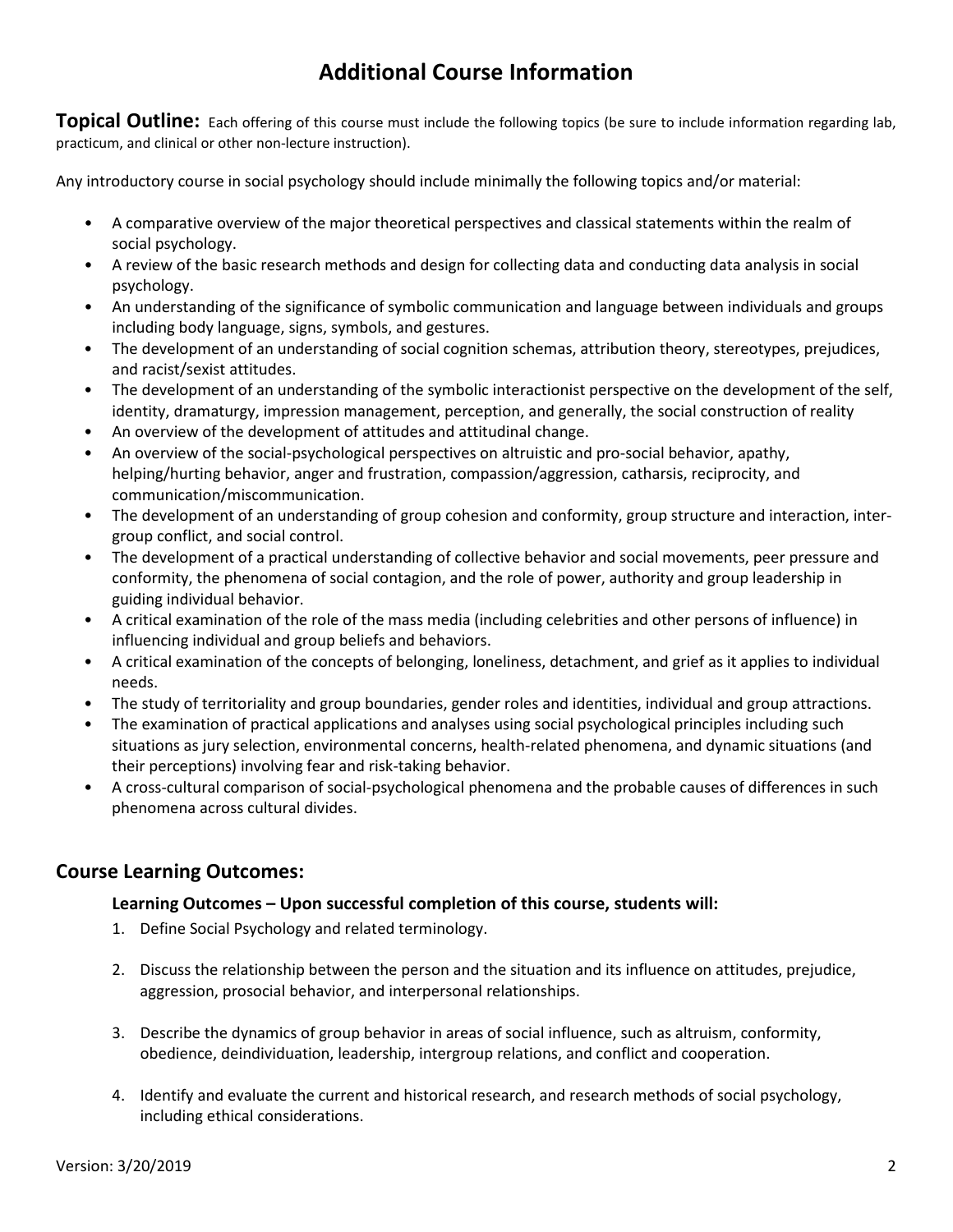5. Apply social psychological; principles to real-world issues.

#### **Methods of Assessment:**

- 1. Section exam and/or research topic
- 2. Section exam and/or research topic
- 3. Section exam and/or research topic
- 4. Section exam and/or research topic
- 5. Section exam and/or research topic

## **Required text(s), optional text(s) and/or materials to be supplied by the student:**

Gilovich, T., Keltner, D., Chen, S., & Nisbett, R., *Social Psychology*; most current edition.

## **Suggested Course Maximum: 35**

## **List any specific or physical requirements beyond a typical classroom required to teach the**

#### **course.**

None.

**Course Requirements/Grading System:** Describe any course specific requirements such as research papers or reading assignments and the generalized grading format for the course.

Class discussion of theory and its practical application is necessary in order for students to enhance their understanding of the terms used in social-psychology, and to fully comprehend the relevance and utility of the material. Discussion is fostered by the use of practical examples, readings, video, and the students own research. Reading assignments are mandatory and include the text, outside readings, and research as assigned.

Students may be required to complete a research paper or other written assignment, using online technology, the text, and/or recent research which will encourage the use of related, relevant, and current material. Written work may also be required in the form of essay questions on tests and written exercises in class. These requirements are to be designed to challenge the student to analyze, apply, and/or critique the material presented in class.

Minimum requirements must include the following:

- Class attendance in accordance with college policy and as stipulated by the instructor
- Completion of reading assignments made by the instructor
- Understanding of basic research methodology in social psychology
- Encouragement and opportunity to participate in class discussion
- Completion of assigned tests and departmental final assessment

A typical grading composition for this course might look like this:

3-5 exams—50% of final grade

1 term paper or another substantial critical written assignment—25%

1 comprehensive end-of-course exam—25%